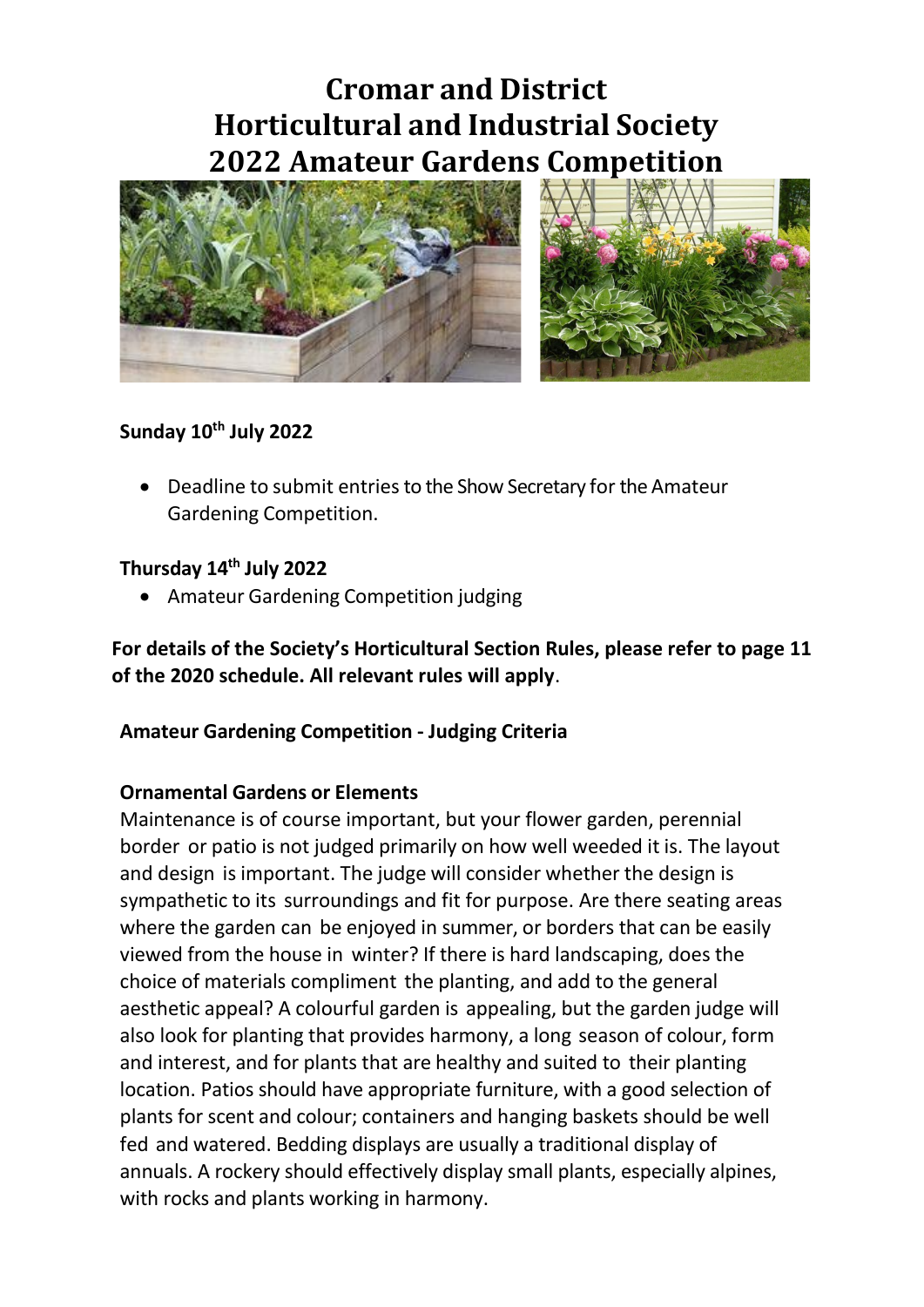#### **Productive Elements** *Including raised beds*

In productive areas, design is less important. The judge will look for a wide range of vegetables and fruit and a long productive season. Do you have cloches to protect early or late crops of lettuce and herbs; are there vegetables that crop during winter such as parsnips, winter cabbages or brussel sprouts and do you grow fruit that can be bottled or preserved? Maintenance is a little more important in these categories: weed-free plots, plants that are adequately supported, and well pruned fruit trees and shrubs will give greater yields and impress the judge.

## **Cottage Garden**

A cottage garden is both ornamental and productive, so the judge will look for the attributes mentioned in the two preceding paragraphs. The cottage garden is usually a looser style of planting with perennials, annual flowers, vegetables and fruit often intermingled.

## **Wildlife Element**

Here diversity of habitat is important and this part of your garden should provide shelter for a wide range of birds, mammals and insects. A good range of food sources is also important; early and late flowering plants provide nectar for insects, decomposing woody material provides food and habitat for invertebrates, and food and water put out for birds will help to ensure their survival over the winter.

### **Family Garden**

Children should actively participate in growing and maintaining a range of plants in the garden. Ideally it should combine productive and ornamental gardening and be a garden that the whole family can enjoy and work in together.

### **'Highly Commended Award'**

The judges recognize that, at times, a garden may be exceptional but not fit clearly into the judging criteria for specific types of gardens and displays. The judges reserve the right to award a special 'Highly Commended' certificate and award for gardens which demonstrate a high standard of original design and quality planting. This award will not necessarily be awarded each year.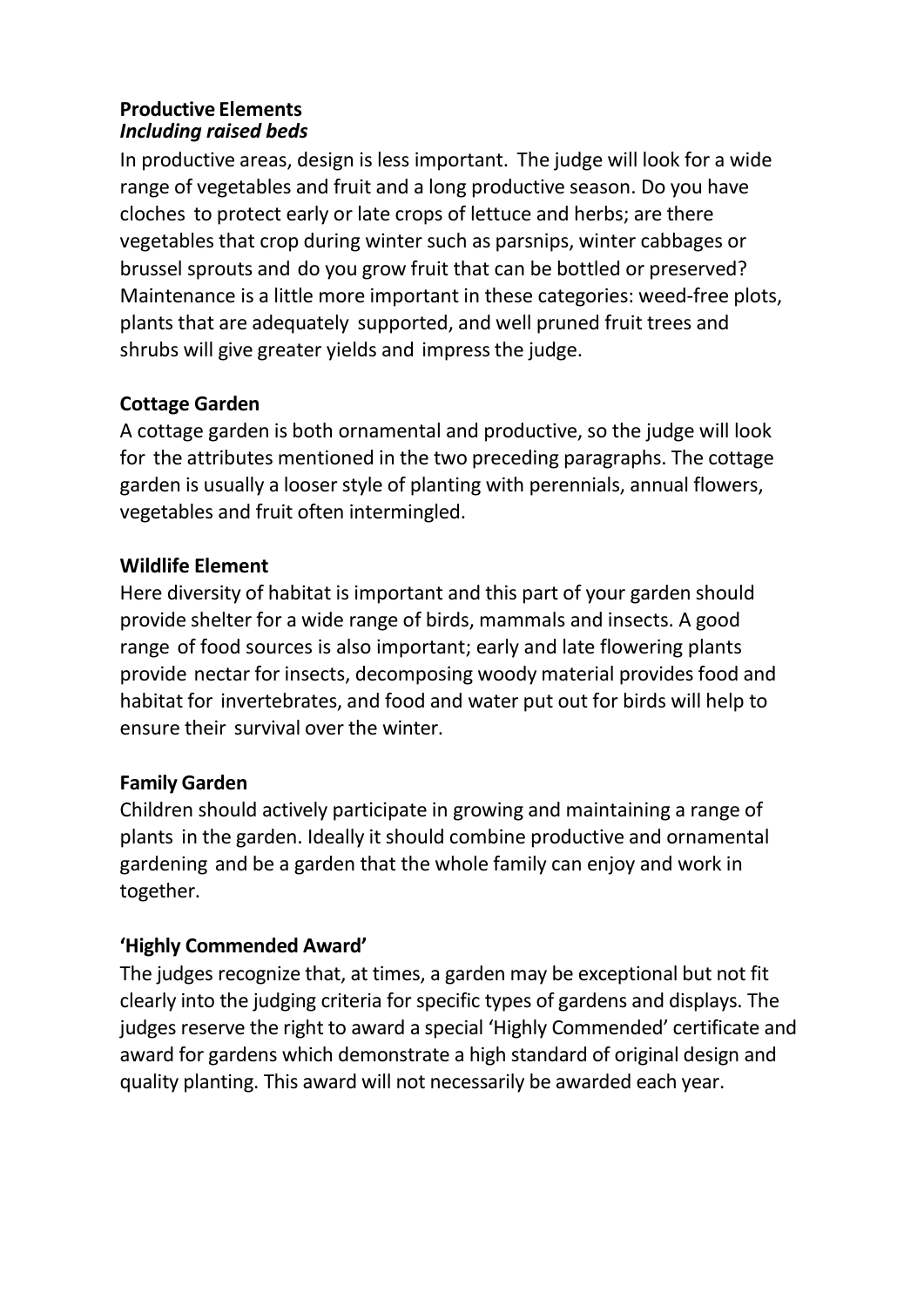#### **CROMAR AND DISTRICT AMATEUR GARDENING COMPETITION 2022**

Within 20mile radius of Tarland. All entries must be received by Sunday 10<sup>th</sup> July 2022; gardens will be judged on Thursday 14<sup>th</sup> July 2022. Entry form below.

### **A garden may be entered once in classes 218 – 221. Previous winners of Bruce Shield may not enter class 218. Garden Elements are restricted to one entry per class, unless otherwise stated.**

#### **Gardens - Prizes: 1st £10.00; 2nd £7.50; 3rd £5.00**

218.HAVE-A-GO garden – any style; previous winners of Bruce Shield may not enter 219.Cottage garden 220.Flower garden 221.A family garden

#### **Garden Elements - Prizes: 1st £5.00; 2nd £3.00; 3rd £2.00**

- 224.Ornamental perennial border
- 225.Wildlife area
- 226.Patio
- 227.Bedding or annual display
- 228.Productive plot (Exhibitors may enter class 228 **or** 229)
- 229.A productive raised bed (Exhibitors may enter 228 **or** 229)
- 230.A rockery

#### **Trophies and Awards**

Hopewell Challenge Cup for Winner of Amateur Cottage Garden Competition, Class 219 Wine Casket for Runner-up in Amateur Cottage Garden Competition, Class 219 Lawrie Challenge Cup for Winner of Amateur Flower Garden Competition, Class 220 Greer McRoberts Cup for Runner-up of Amateur Flower Garden Competition, Class 220 Smith Shield for Winner of Family Garden competition, Class 221 Bruce Shield for Winner of Have-A-Go Garden Competition, Class 218 Society's Shield for Runner-up of Have-a-Go Garden Competition, Class 218 Highly Commended Award (at the discretion of the judges)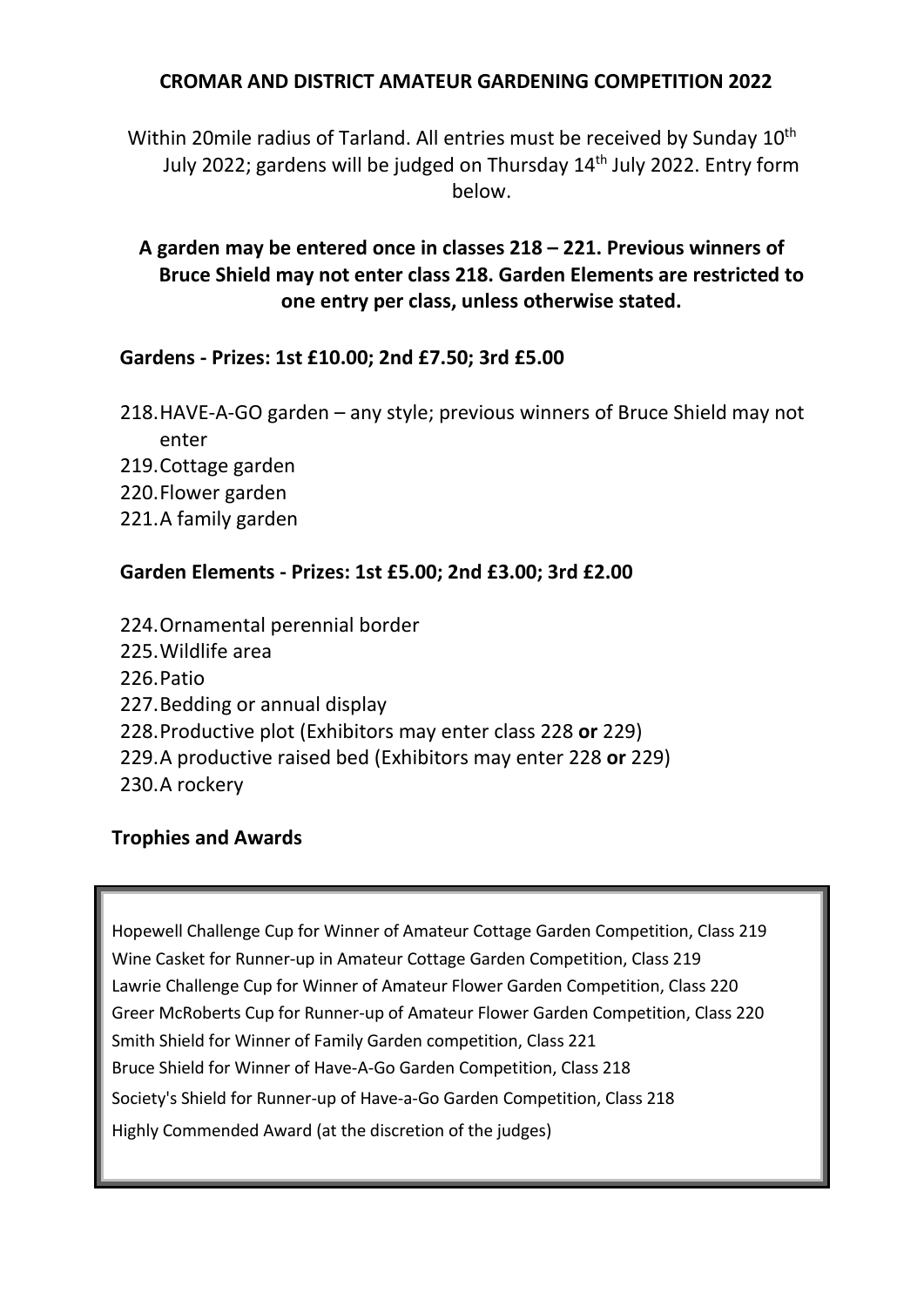#### C**romar and District Horticultural and Industrial Society Amateur Gardening Competition Entry Form**

**20 mile radius of Tarland. All entries must be received by Sunday 10th July 2022. Gardens will be judged on Thursday 14th July 2022. MEMBERSHIP SUBSCRIPTION £3.00 (18 years and under free)**



Please send entries to the Show Secretary at Longfold Steading, Tarland, AB34 4UR (013398 81010) or emai[l showsecretary@mossl.co.uk\)](mailto:showsecretary@mossl.co.uk). All garden classes must be entered on the form overleaf. The Show Secretary will contact you prior to judging.

#### **Have you previously been a member? YES / NO If YES, have any of your details changed? YES / NO**

#### **PLEASE NOTE:**

Your membership data is held by Cromar and District Horticultural and Industrial Society. It is used by the Society in order to manage the Flower Show, distribute schedules and for occasional contact by mail or email and will not be disclosed to any outside parties.